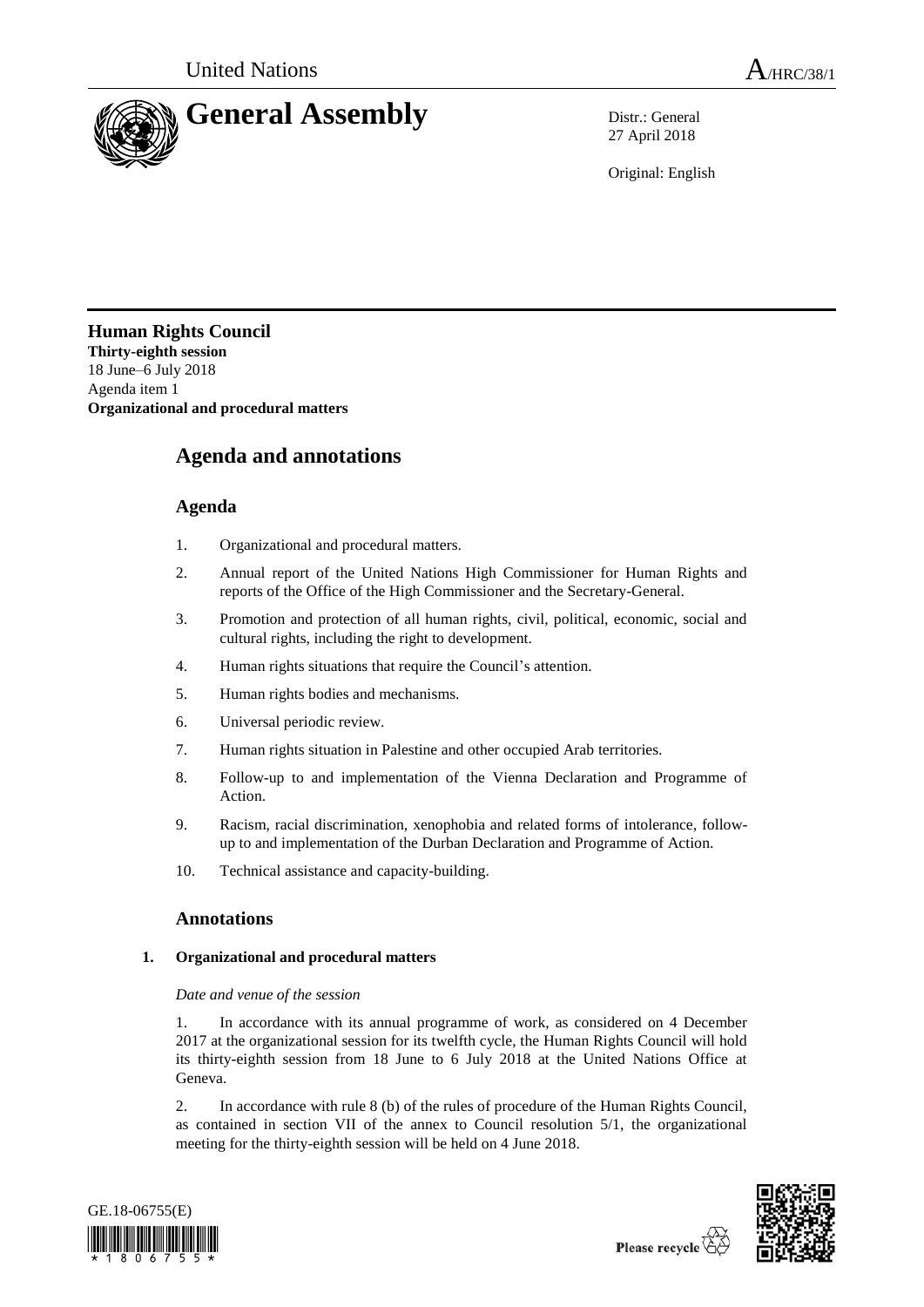## *Agenda of the session*

3. The agenda of the Human Rights Council is contained in section V of the annex to Council resolution 5/1. The Council will have before it the present annotations relating to items included in the agenda for the thirty-eighth session.

## *Composition of the Human Rights Council*

4. The composition of the Human Rights Council at its thirty-eighth session is as follows: <sup>1</sup> Afghanistan (2020); Angola (2020); Australia (2020); Belgium (2018); Brazil (2019); Burundi (2018); Chile (2020), China (2019); Côte d'Ivoire (2018); Croatia (2019); Cuba (2019); Democratic Republic of the Congo (2020); Ecuador (2018); Egypt (2019); Ethiopia (2018); Georgia (2018); Germany (2018); Hungary (2019); Iraq (2019); Japan (2019); Kenya (2018); Kyrgyzstan (2018); Mexico (2020); Mongolia (2018); Nepal (2020); Nigeria (2020); Pakistan (2020); Panama (2018); Peru (2020); Philippines (2018); Qatar (2020); Republic of Korea (2018); Rwanda (2019); Saudi Arabia (2019); Senegal (2020); Slovakia (2020); Slovenia (2018); South Africa (2019); Spain (2020); Switzerland (2018); Togo (2018); Tunisia (2019); Ukraine (2020); United Arab Emirates (2018); United Kingdom of Great Britain and Northern Ireland (2019); United States of America (2019); and Venezuela (Bolivarian Republic of) (2018).

## *Bureau of the Human Rights Council*

5. At its organizational session, held on 4 December 2017, and its organizational meeting, held on 10 January 2018, the Human Rights Council elected the following members of the Bureau for its twelfth cycle, which will run from 1 January to 31 December 2018:

| President                     | Vojislav Šuc (Slovenia)           |
|-------------------------------|-----------------------------------|
| Vice-Presidents               | Antie Leendertse (Germany)        |
|                               | Evan P. Garcia (Philippines)      |
|                               | François Xavier Ngarambé (Rwanda) |
| Vice-President and Rapporteur | Marta Maurás (Chile)              |

#### *Selection and appointment of mandate holders*

6. In accordance with paragraph 47 of the annex to Human Rights Council resolution 5/1 and the requirements set out in Council decision 6/102, the consultative group, which, for the period from 1 April 2018 to 31 March 2019, is composed of Negash Kebret Botora (Ethiopia), Victor Arturo Cabrera Hidalgo (Ecuador), Kok Jwee Foo (Singapore), Vaqif Sadiqov (Azerbaijan) and Aviva Raz Shechter (Israel), will propose to the President of the Council a list of candidates for the mandates of: Special Rapporteur on the issue of human rights obligations relating to the enjoyment of a safe, clean, healthy and sustainable environment; Special Rapporteur on the situation of human rights in the Islamic Republic of Iran; two members of the Working Group on the issue of human rights and transnational corporations and other business enterprises, respectively from African States and Eastern European States; and a member of the Working Group on the use of mercenaries as a means of violating human rights and impeding the exercise of the right of peoples to selfdetermination, from Western European and other States.

7. In accordance with the procedure stipulated in paragraphs 52 and 53 of the annex to Human Rights Council resolution 5/1, the appointment of special procedure mandate holders will be completed upon the subsequent approval by the Council. The mandate holders in question will be appointed before the end of the thirty-eighth session.

 $<sup>1</sup>$  The term of membership of each State expires at the end of the year indicated in parentheses.</sup>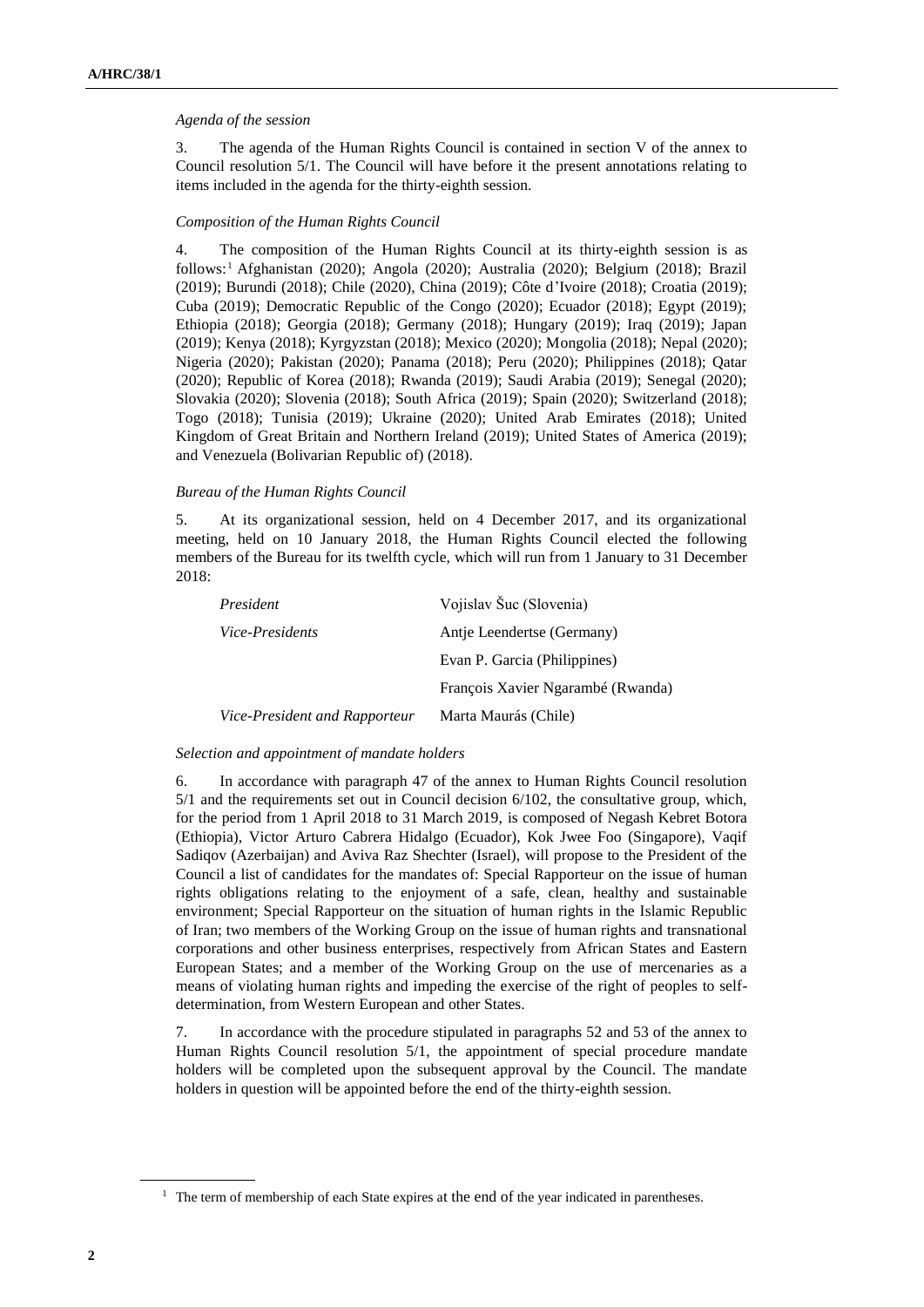## *Report of the session*

8. At the end of its thirty-eighth session, the Human Rights Council will have before it for adoption a draft report prepared by the Rapporteur. It will contain a technical summary of the proceedings of the session.

## **2. Annual report of the United Nations High Commissioner for Human Rights and reports of the Office of the High Commissioner and the Secretary-General**

9. All reports of the United Nations High Commissioner for Human Rights, the Office of the High Commissioner for Human Rights (OHCHR) and the Secretary-General are submitted under agenda item 2, which remains an open-ended item throughout the session. These reports will be considered under the relevant agenda items, as appropriate. The specific timing of their introduction will be reflected in the programme of work.

#### *Violence against women*

10. Reference is made to the report on the activities of the United Nations Trust Fund in Support of Actions to Eliminate Violence against Women (A/HRC/38/3–E/CN.6/2018/9) (see para. 47 below).

11. Reference is made to the report of the High Commissioner on promising practices and lessons learned, existing strategies and United Nations and other initiatives to engage men and boys in promoting and achieving gender equality (A/HRC/38/24) (see para. 48 below).

## *Mission by OHCHR to improve the human rights situation and accountability in Burundi*

12. In its resolution 36/2, the Human Rights Council requested OHCHR to urgently dispatch a team of three experts to engage with the Burundian authorities and all other stakeholders, in particular United Nations agencies and the African Union, to collect and preserve information, to determine the facts and circumstances in accordance with international standards and practice, in cooperation with the Government of Burundi, and to forward to the judicial authorities of Burundi such information in order to establish the truth and ensure that the perpetrators of deplorable crimes are all accountable to the judicial authorities of Burundi; and to make recommendations for technical assistance and capacitybuilding and ways of improving the situation of human rights in the country with a view to providing support to the country in fulfilling its human rights obligations, ensuring accountability and combating impunity. Pursuant to the same resolution, the Council will hear the oral briefing by the High Commissioner on the mission of OHCHR.

## *Situation of human rights of Rohingya Muslims and other minorities in Myanmar*

13. In its resolution S-27/1, adopted at its twenty-seventh special session on the situation of human rights of the minority Rohingya Muslim population and other minorities in Rakhine State of Myanmar, held on 5 December 2017, the Human Rights Council requested the High Commissioner to track progress concerning the human rights situation of Rohingya people, and to provide an oral update, followed by an interactive dialogue, at its thirty-eighth session. Accordingly, the Council will hold an interactive dialogue on the oral update by the High Commissioner.

#### *Child, early and forced marriage in humanitarian settings*

14. Reference is made to the oral update by the High Commissioner on child, early and forced marriage with a focus on humanitarian settings (see para. 39 below).

#### *Human rights and climate change*

15. Reference is made to the report of OHCHR on addressing human rights protection gaps in the context of migration and displacement of persons across international borders resulting from the adverse effects of climate change (A/HRC/38/21) (see para. 59 below).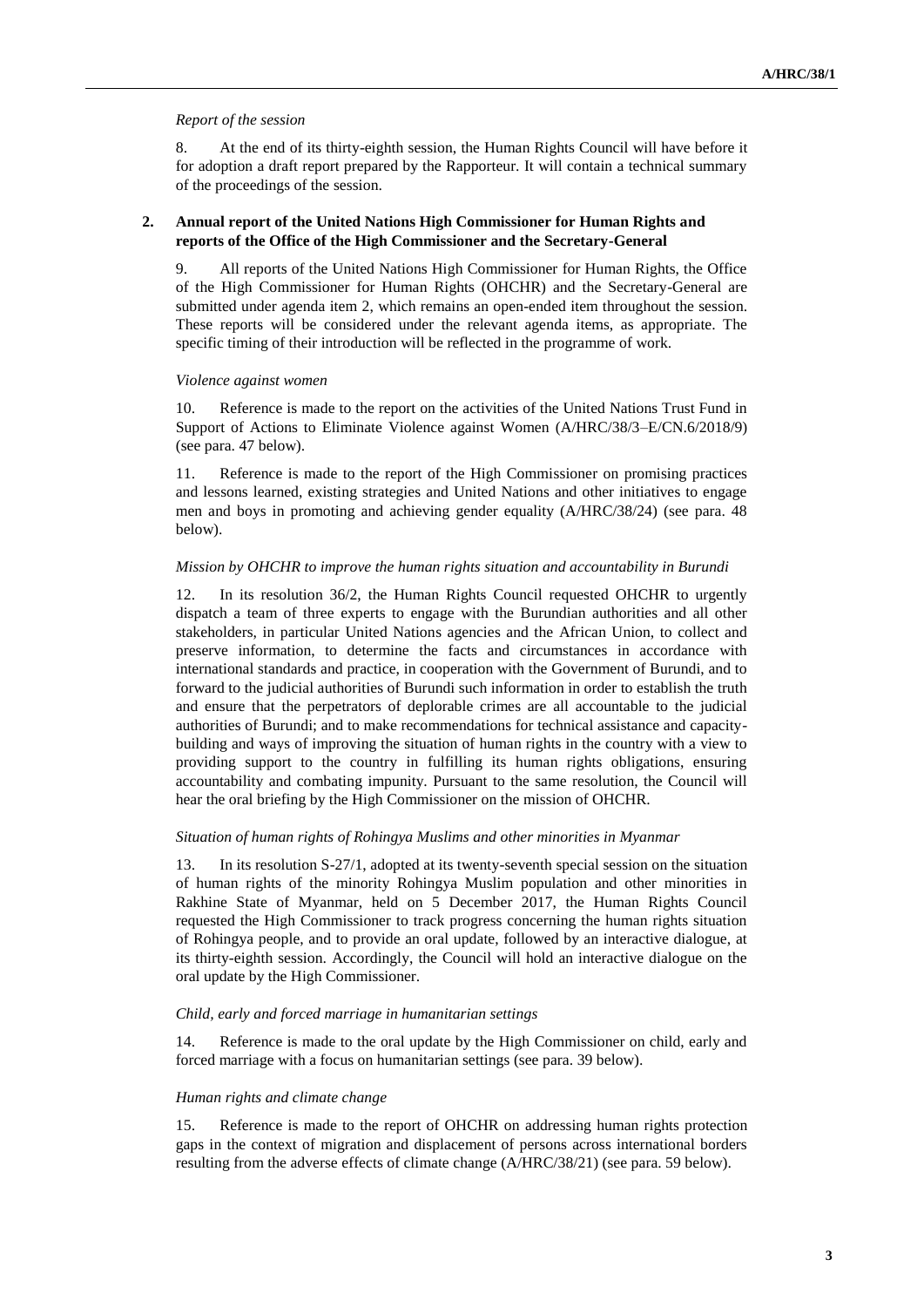*Right of everyone to the enjoyment of the highest attainable standard of physical and mental health*

16. Reference is made to the report of the High Commissioner on contributions of the right to health framework to the effective implementation and achievement of the healthrelated Sustainable Development Goals (A/HRC/38/37) (see para. 32 below).

## *Human rights and indigenous peoples*

17. Reference is made to the summary report of OHCHR on the annual half-day panel discussion on the rights of indigenous peoples (A/HRC/38/23) (see para. 41 below).

#### *Local government and human rights*

18. Reference is made to the summary report of the High Commissioner on the panel discussion on the role of local government in the promotion and protection of human rights (A/HRC/38/22) (see para. 56 below).

## *Seventieth anniversary of the Universal Declaration of Human Rights and twenty-fifth anniversary of the Vienna Declaration and Programme of Action*

19. Reference is made to the summary report of OHCHR on the high-level panel discussion on the seventieth anniversary of the Universal Declaration of Human Rights and the twenty-fifth anniversary of the Vienna Declaration and Programme of Action (A/HRC/38/19) (see para. 58 below).

#### *The human rights situation in the Syrian Arab Republic*

20. Reference is made to the summary report of OHCHR on the high-level panel discussion on violations of the human rights of children in the Syrian Arab Republic (A/HRC/38/29) (see para. 61 below).

## *Contribution of parliaments to the work of the Human Rights Council and its universal periodic review*

21. Reference is made to the study of OHCHR on how to promote and enhance synergies between parliaments and the work of the Council and its universal periodic review (A/HRC/38/25) (see para. 67 below).

22. Reference is also made to the update by the High Commissioner on the parliamentary capacity-building and awareness-raising activities carried out by OHCHR in cooperation and coordination with the Inter-Parliamentary Union (see para. 68 below).

*Operations of the Voluntary Fund for Participation in the Universal Periodic Review and the Voluntary Fund for Financial and Technical Assistance in the Implementation of the Universal Periodic Review*

23. Reference is made to the reports of OHCHR on the operations of the Voluntary Fund for Participation in the Universal Periodic Review (A/HRC/38/26) and on the operations of the Voluntary Fund for Financial and Technical Assistance in the Implementation of the Universal Periodic Review (A/HRC/38/27) (see para. 72 below).

#### *Civil society space*

24. Reference is made to the report of the High Commissioner on procedures and practices in respect of civil society engagement (A/HRC/38/18) (see para. 40 below).

### *Business and human rights*

25. Reference is made to the report of the High Commissioner on the effectiveness of State-based non-judicial mechanisms that are relevant for the respect by business enterprises for human rights, including in a cross-border context (A/HRC/38/20) (see para. 55 below).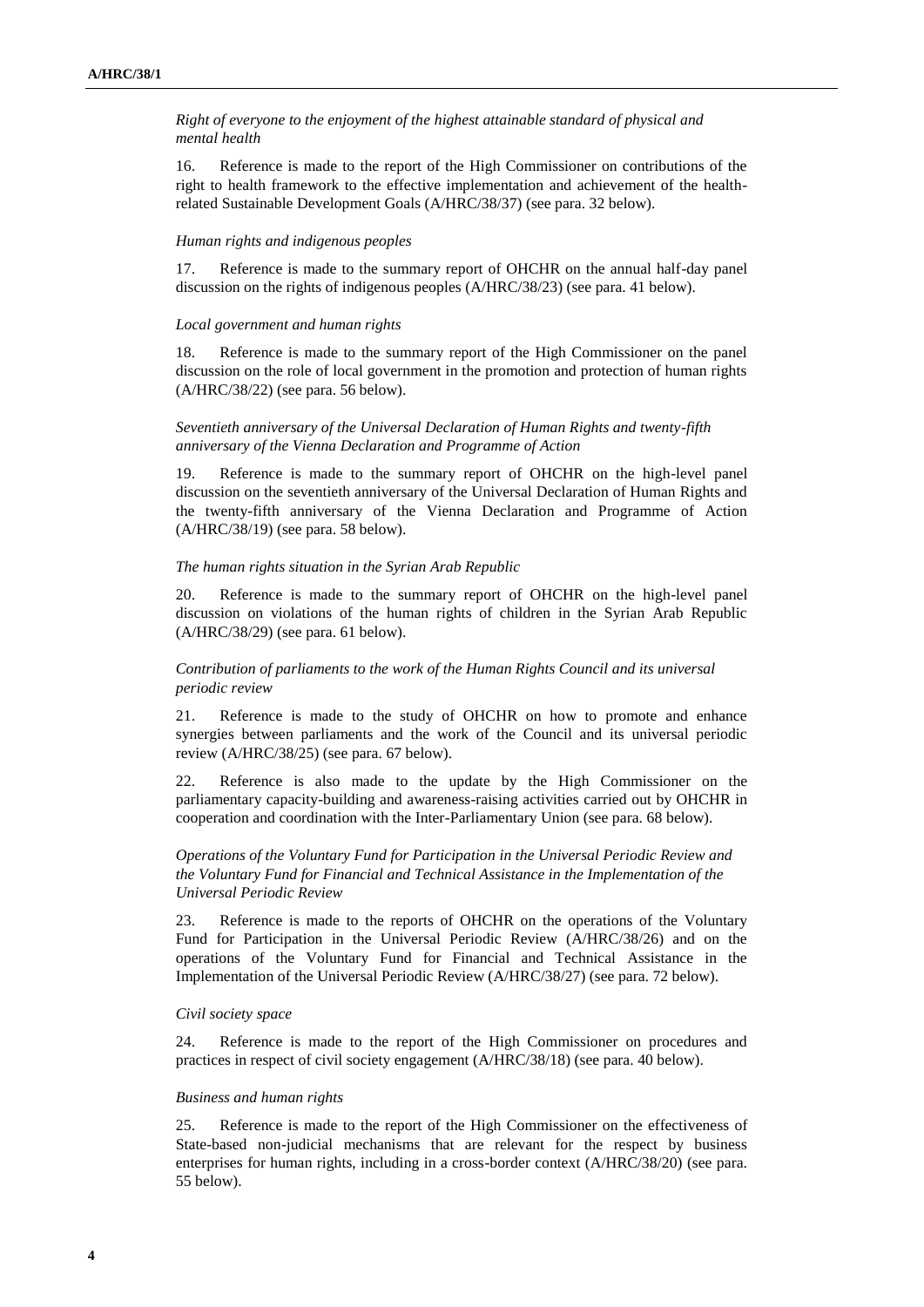## *Enhancement of technical cooperation and capacity-building in the field of human rights*

26. Reference is made to the report of OHCHR on how United Nations human rights bodies and mechanisms and United Nations country teams and agencies can support States in the realization of the 2030 Agenda for Sustainable Development, which will inform the annual thematic discussion on technical cooperation in the promotion and protection of human rights (A/HRC/38/28) (see para. 77 below and annex).

## *Technical assistance to the Democratic Republic of the Congo and accountability concerning the events in the Kasai regions*

27. Reference is made to the enhanced interactive dialogue on the report of the High Commissioner on the findings of the team of international experts on the situation in the Kasai regions of the Democratic Republic of the Congo (A/HRC/38/31) and on the oral update by OHCHR on the situation of human rights in the Democratic Republic of the Congo (see para. 78 below).

## *Cooperation with and assistance to Ukraine in the field of human rights*

28. Reference is made to the oral presentation by the High Commissioner on the situation of human rights in Ukraine (see para. 79 below).

## *Cooperation with Georgia*

29. Reference is made to the oral update by the High Commissioner on the follow-up to Council resolution 37/40 (see para. 82 below).

## *Situation of human rights in Haiti*

30. Reference is made to the report of the High Commissioner on the development of a national plan of action to implement recommendations of human rights mechanisms in Haiti (A/HRC/38/30) (see para. 81 below).

## **3. Promotion and protection of all human rights, civil, political, economic, social and cultural rights, including the right to development**

## **Economic, social and cultural rights**

## *Right of everyone to the enjoyment of the highest attainable standard of physical and mental health*

31. In its resolution 33/9, the Human Rights Council decided to extend the mandate of the Special Rapporteur on the right of everyone to the enjoyment of the highest attainable standard of physical and mental health for a further period of three years, and requested the Special Rapporteur to submit an annual report to the Council covering all activities relating to the mandate. Accordingly, the Council will consider the report of the mandate holder, Dainius Pūras (A/HRC/38/36 and Add.1–2).

32. In its resolution 35/23, the Council requested the High Commissioner to prepare a report that presents contributions of the right to health framework to the effective implementation and achievement of the health-related Sustainable Development Goals, identifying best practices, challenges and obstacles thereto, and to submit it to the Council at its thirty-eighth session. Accordingly, the Council will consider the report of the High Commissioner (A/HRC/38/37) (see para. 16 above).

## *Right to education*

33. In its resolution 35/2, the Human Rights Council decided to extend the mandate of the Special Rapporteur on the right to education for a period of three years, and requested the Special Rapporteur to take fully into account, in the discharge of the mandate, all provisions of Council resolutions on the right to education. The Council will consider the report of the mandate holder, Koumbou Boly Barry (A/HRC/38/32 and Add.1).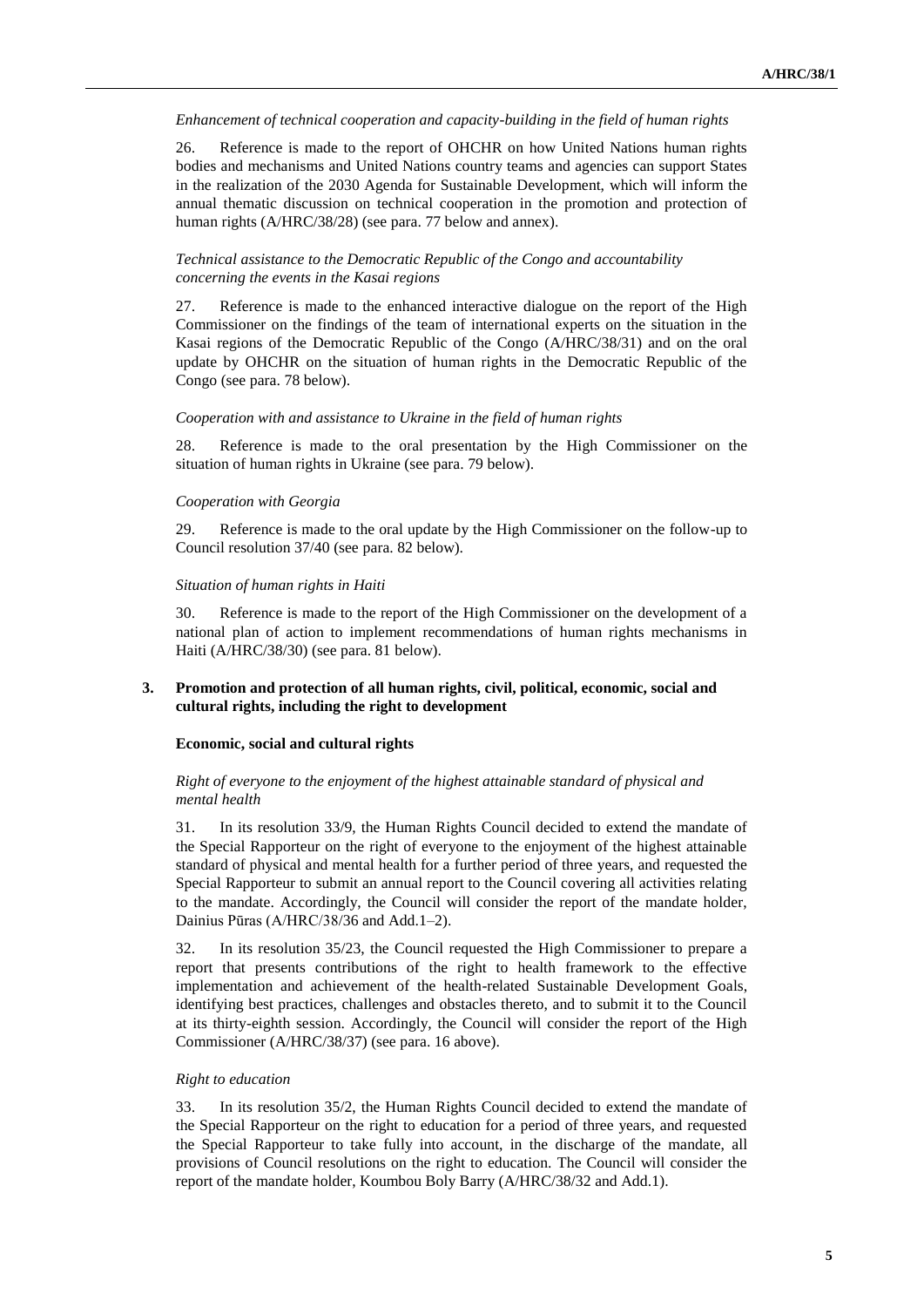#### *Extreme poverty and human rights*

34. In its resolution 35/19, the Human Rights Council decided to extend, for a period of three years, the mandate of the Special Rapporteur on extreme poverty and human rights, as set out in Council resolution 8/11, and requested the Special Rapporteur to submit an annual report on the implementation of its resolution 35/19. Accordingly, the Council will consider the report of the mandate holder, Philip Alston (A/HRC/38/33 and Add.1).

## **Civil and political rights**

## *Independence of judges and lawyers*

35. In its resolution 35/11, the Human Rights Council decided to extend the mandate of the Special Rapporteur on the independence of judges and lawyers for a period of three years, on the same terms as provided by the Council in its resolution 26/7. Accordingly, the Council will consider the report of the mandate holder, Diego García-Sayán (A/HRC/38/38 and Add.1).

## *Rights to freedom of peaceful assembly and of association*

36. In its resolution 32/32, the Human Rights Council decided to renew the mandate of the Special Rapporteur on the rights to freedom of peaceful assembly and of association for a period of three years, and requested the Special Rapporteur to continue to report annually to the Council. The Council will consider the report of the new mandate holder, Clément Nyaletsossi Voule (A/HRC/38/34).

#### *Extrajudicial, summary or arbitrary executions*

37. In its resolution 35/15, the Human Rights Council decided to extend the mandate of the Special Rapporteur on extrajudicial, summary or arbitrary executions for three years, and requested the Special Rapporteur, in carrying out the mandate, to continue to examine situations of extrajudicial, summary or arbitrary executions in all circumstances and for whatever reason, and to submit her findings on an annual basis, together with conclusions and recommendations. Accordingly, the Council will consider the report of the mandate holder, Agnès Callamard (A/HRC/38/44 and Add.1-2).

## *Freedom of opinion and expression*

38. In its resolution 34/18, the Human Rights Council decided to extend the mandate of the Special Rapporteur on the promotion and protection of the right to freedom of opinion and expression for a further period of three years, and requested the Special Rapporteur to submit an annual report to the Council covering all activities relating to the mandate. Accordingly, the Council will consider the report of the mandate holder, David Kaye (A/HRC/38/35 and Add.1).

## **Rights of peoples, and of specific groups and individuals**

#### *Child, early and forced marriage in humanitarian settings*

39. In its resolution 35/16, the Human Rights Council requested the High Commissioner to provide a written report, with input from all relevant stakeholders, on child, early and forced marriage with a focus on humanitarian settings to the Council at its forty-first session, and an oral update thereon at its thirty-eighth session. Accordingly, the Council will hear the oral update by the High Commissioner (see para. 14 above).

## *Civil society space*

40. In its resolution 32/31, the Human Rights Council requested the High Commissioner to prepare a report compiling information on the procedures and practices in respect of civil society involvement with regional and international organizations, including United Nations bodies, agencies, funds and programmes, and the contribution of civil society to their work and challenges and best practices, and to submit the compilation to the Council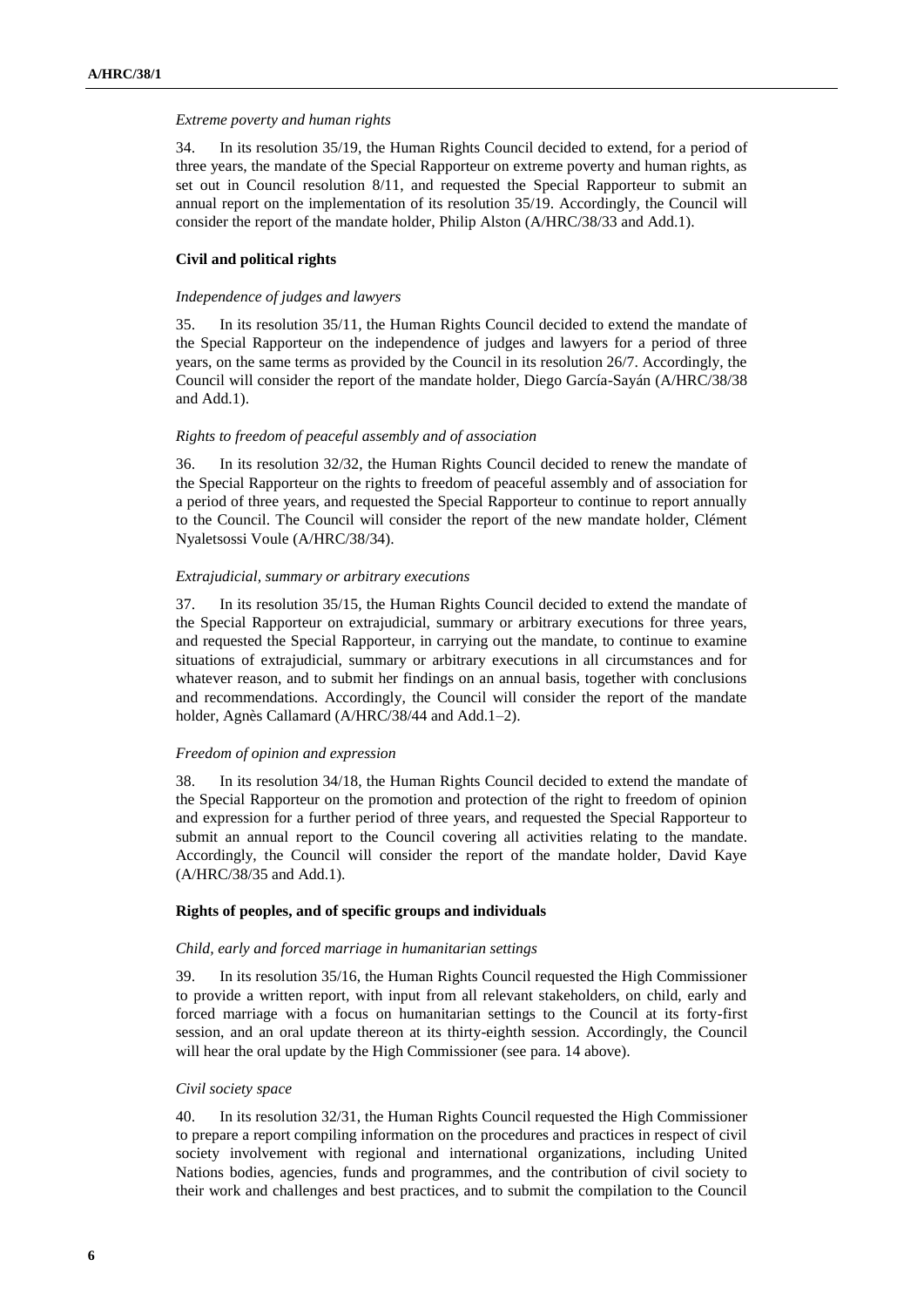at its thirty-eighth session. Accordingly, the Council will have before it the report of the High Commissioner (A/HRC/38/18) (see para. 24 above).

## *Human rights and indigenous peoples*

41. Pursuant to its resolution 33/13, the Human Rights Council will have before it the summary report of OHCHR on the annual half-day panel discussion on the commemoration of the tenth anniversary of the adoption of the United Nations Declaration on the Rights of Indigenous Peoples, with a special focus on challenges and good practices in achieving the ends of the Declaration, held at its thirty-sixth session (A/HRC/38/23) (see para. 17 above).

## *Human rights of migrants*

42. In its resolution 34/21, the Human Rights Council decided to extend for a period of three years the mandate of the Special Rapporteur on the human rights of migrants. Accordingly, the Council will consider the report of the new mandate holder, Felipe González Morales (A/HRC/38/41 and Add.1).

## *Protection against violence and discrimination based on sexual orientation and gender identity*

43. In its resolution 32/2, the Human Rights Council decided to appoint, for a period of three years, an Independent Expert on protection against violence and discrimination based on sexual orientation and gender identity, and requested the Independent Expert to report annually to the Council. Accordingly, the Council will consider the report of the new mandate holder, Victor Madrigal-Borloz (A/HRC/38/43 and Add.1).

#### *Human rights of internally displaced persons*

44. Pursuant to its decision 35/101, the Human Rights Council will convene, at its thirty-eighth session, a panel discussion on the human rights of internally displaced persons, in commemoration of the twentieth anniversary of the Guiding Principles on Internal Displacement, with a particular focus on their application and on achievements, best practices and challenges in this regard, as well as on recommendations to meet these challenges (see annex).

45. In its resolution 32/11, the Human Rights Council decided to extend the mandate of the Special Rapporteur on the human rights of internally displaced persons for a period of three years, and requested the Special Rapporteur to continue to submit annual reports on the implementation of the mandate to the Council. Accordingly, the Council will consider the report of the mandate holder, Cecilia Jimenez-Damary (A/HRC/38/39 and Add.1–3).

#### *Violence against women*

46. In its resolution 32/19, the Human Rights Council decided to extend the mandate of the Special Rapporteur on violence against women, its causes and consequences, as set out in its resolution 23/25, for a period of three years. Accordingly, the Council will consider the report of the mandate holder, Dubravka Šimonović (A/HRC/38/47 and Add.1–2).

47. Pursuant to General Assembly resolution 50/166, the Human Rights Council will have before it the report of the United Nations Entity for Gender Equality and the Empowerment of Women on the activities of the United Nations Trust Fund in Support of Actions to Eliminate Violence against Women (A/HRC/38/3–E/CN.6/2018/9) (see para. 10 above).

48. In its resolution 35/10, the Human Rights Council requested the High Commissioner to prepare a report to review promising practices and lessons learned, existing strategies and United Nations and other initiatives to engage men and boys in promoting and achieving gender equality, in particular efforts to challenge gender stereotypes and the negative social norms, attitudes and behaviours that underlie and perpetuate violence against women and girls, and to make recommendations for further action by States and the international community in this regard. Accordingly, the Council will consider the report of the High Commissioner (A/HRC/38/24) (see para. 11 above).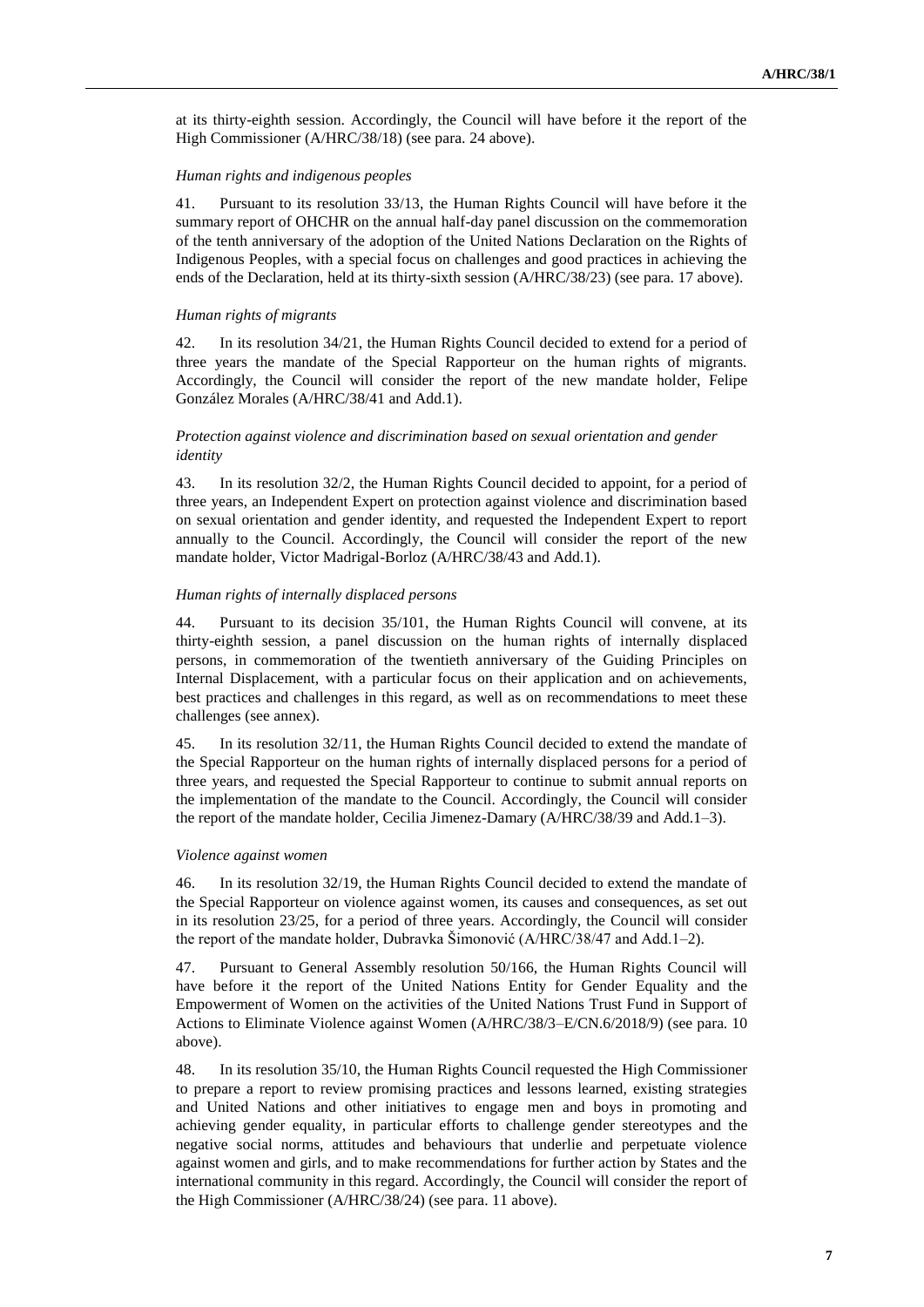#### *Elimination of discrimination against women*

49. In its resolution 6/30, the Human Rights Council decided to incorporate into its programme of work sufficient and adequate time, at minimum an annual full-day meeting, to discuss the human rights of women, including measures that can be adopted by States and other stakeholders to address human rights violations experienced by women. The Council will accordingly hold a full-day discussion thereon (see annex).

50. In its resolution 32/4, the Human Rights Council decided to extend the mandate of the Working Group on the issue of discrimination against women in law and in practice for a period of three years, on the same terms as provided for in its resolution 23/7. Accordingly, the Council will consider the report of the Working Group (A/HRC/38/46 and Add.1–2).

#### *Trafficking in persons, especially women and children*

51. In its resolution 35/5, the Human Rights Council decided to extend the mandate of the Special Rapporteur on trafficking in persons, especially women and children, for a period of three years. Accordingly, the Council will consider the report of the mandate holder, Maria Grazia Giammarinaro (A/HRC/38/45 and Add.1).

## *Elimination of discrimination against persons affected by leprosy and their family members*

52. In its resolution 35/9, the Human Rights Council decided to appoint, for a period of three years, a Special Rapporteur on the elimination of discrimination against persons affected by leprosy and their family members. Pursuant to the same resolution, the Council will consider the annual report of the new mandate holder, Alice Cruz (A/HRC/38/42).

## **Interrelation of human rights and human rights thematic issues**

#### *Business and human rights*

53. In its resolution 35/7, the Council decided to extend the mandate of the Working Group on the issue of human rights and transnational corporations and other business enterprises, as set out in Council resolution 17/4, for a period of three years. Accordingly, the Council will consider the report of the Working Group (A/HRC/38/48 and Add.1–4).

54. Reference is also made to the report of the Working Group on the sixth session of the Forum on Business and Human Rights (A/HRC/38/49) (see para. 66 below).

55. Pursuant to its resolution 32/10, the Council will consider the report of the High Commissioner on lessons learned, best practices, challenges and possibilities to improve the effectiveness of State-based non-judicial mechanisms that are relevant for the respect by business enterprises for human rights, including in a cross-border context (A/HRC/38/20) (see para. 25 above).

#### *Local government and human rights*

56. Pursuant to its resolution 33/8, the Human Rights Council will have before it the summary report of the High Commissioner on the panel discussion on the role of local government in the promotion and protection of human rights, held on 4 September 2017 (A/HRC/38/22) (see para. 18 above).

## *Human rights and international solidarity*

57. Pursuant to its resolution 35/3, the Human Rights Council will consider the report of the new Independent Expert on human rights and international solidarity, Obiora C. Okafor (A/HRC/38/40 and Add.1).

*Seventieth anniversary of the Universal Declaration of Human Rights and twenty-fifth anniversary of the Vienna Declaration and Programme of Action*

58. Pursuant to its resolution 35/1, the Human Rights Council will have before it the summary report of OHCHR on the high-level panel discussion on the seventieth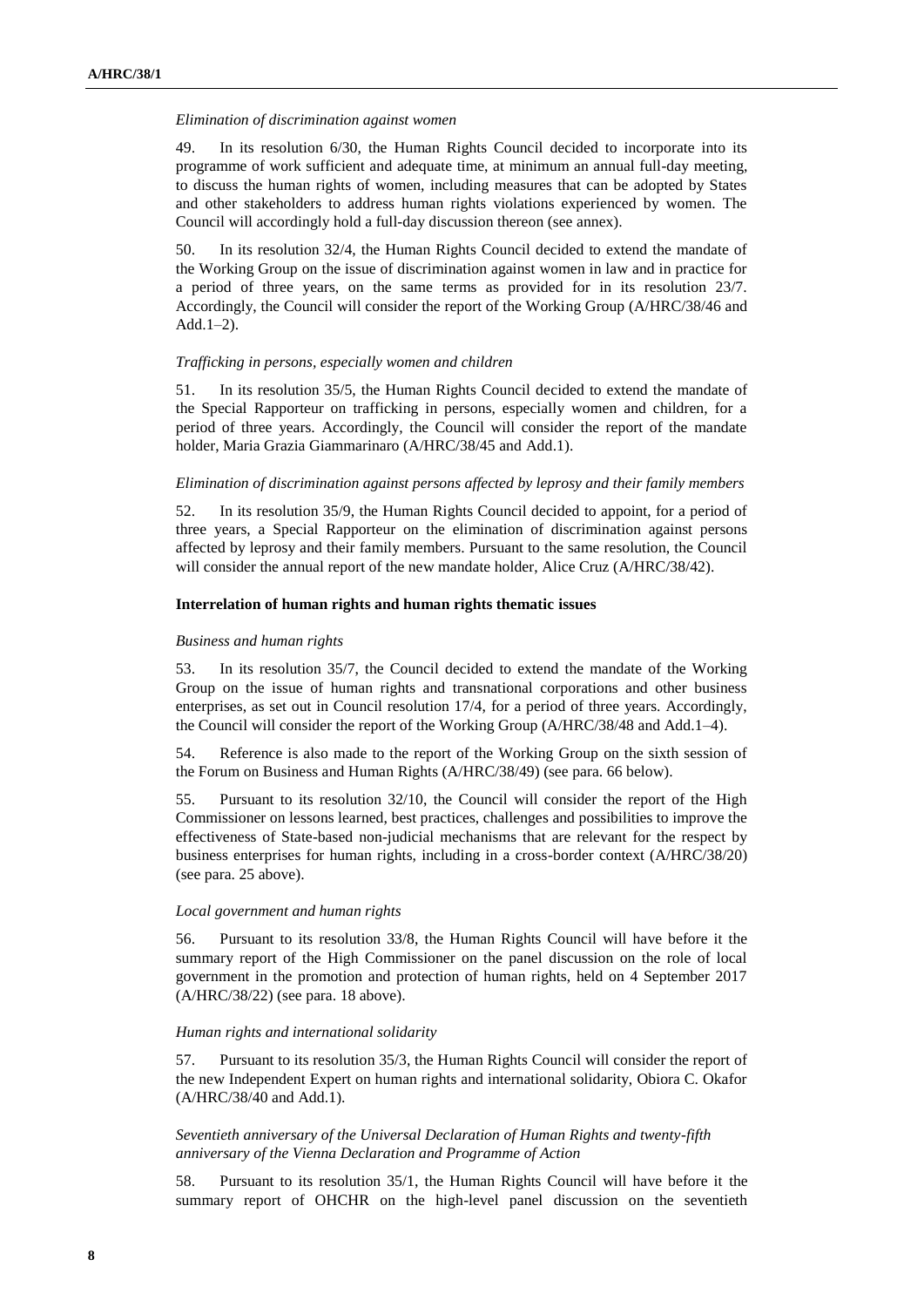anniversary of the Universal Declaration of Human Rights and the twenty-fifth anniversary of the Vienna Declaration and Programme of Action, held at its thirty-seventh session (A/HRC/38/19) (see para. 19 above).

## *Human rights and climate change*

59. Pursuant to its resolution 35/20, the Human Rights Council will consider the report of OHCHR on the research on addressing human rights protection gaps in the context of migration and displacement of persons across international borders resulting from the sudden-onset and slow-onset adverse effects of climate change and the necessary means of implementation of adaptation and mitigation plans of developing countries to bridge the protection gaps (A/HRC/38/21) (see para. 15 above).

## **4. Human rights situations that require the Council's attention**

#### *The human rights situation in the Syrian Arab Republic*

60. In its resolution 37/1, the Council requested the Independent International Commission of Inquiry on the Syrian Arab Republic, upon renewal of its mandate, to urgently conduct a comprehensive and independent inquiry into the recent events in Eastern Ghouta, and to provide an update followed by an interactive dialogue on the situation at its thirty-eighth session. In its resolution 37/29, the Council also decided to extend for one year the mandate of the Commission, and requested it to provide an oral update to the Council at its thirty-eighth session. Accordingly, the Council will hold an interactive dialogue on the updates by the Commission.

61. Pursuant to its resolution 36/20, the Human Rights Council will have before it the summary report of OHCHR on the high-level panel discussion on violations of the human rights of children in the Syrian Arab Republic, held at its thirty-seventh session (A/HRC/38/29) (see para. 20 above).

### *Situation of human rights in Eritrea*

62. In its resolution 35/35, the Human Rights Council decided to extend the mandate of the Special Rapporteur on the situation of human rights in Eritrea for a period of one year, and requested the mandate holder to submit and present a written report to the Council at its thirty-eighth session. Accordingly, the Council will consider the report of the mandate holder, Sheila Keetharuth (A/HRC/38/50).

#### *Situation of human rights in Belarus*

63. In its resolution 35/27, the Human Rights Council decided to extend the mandate of the Special Rapporteur on the situation of human rights in Belarus for a period of one year, and requested the Special Rapporteur to submit a report on the situation of human rights in Belarus to the Council at its thirty-eighth session. Accordingly, the Council will consider the report of the mandate holder, Miklós Haraszti (A/HRC/38/51).

## *Situation of human rights in Burundi*

64. In its resolution 36/19, the Human Rights Council decided to extend for a period of one year the mandate of the Commission of Inquiry on Burundi, and requested the Commission to present an oral briefing to the Council at its thirty-eighth session. Accordingly, the Council will hear the oral briefing by the Commission.

#### *Situation of human rights in Myanmar*

65. In its resolution 37/32, the Human Rights Council decided to extend the mandate of the Special Rapporteur on the situation of human rights in Myanmar for a further period of one year and requested the Special Rapporteur to present an oral progress report to the Council at its thirty-eighth session. The Council will hear the oral report of the mandate holder, Yanghee Lee.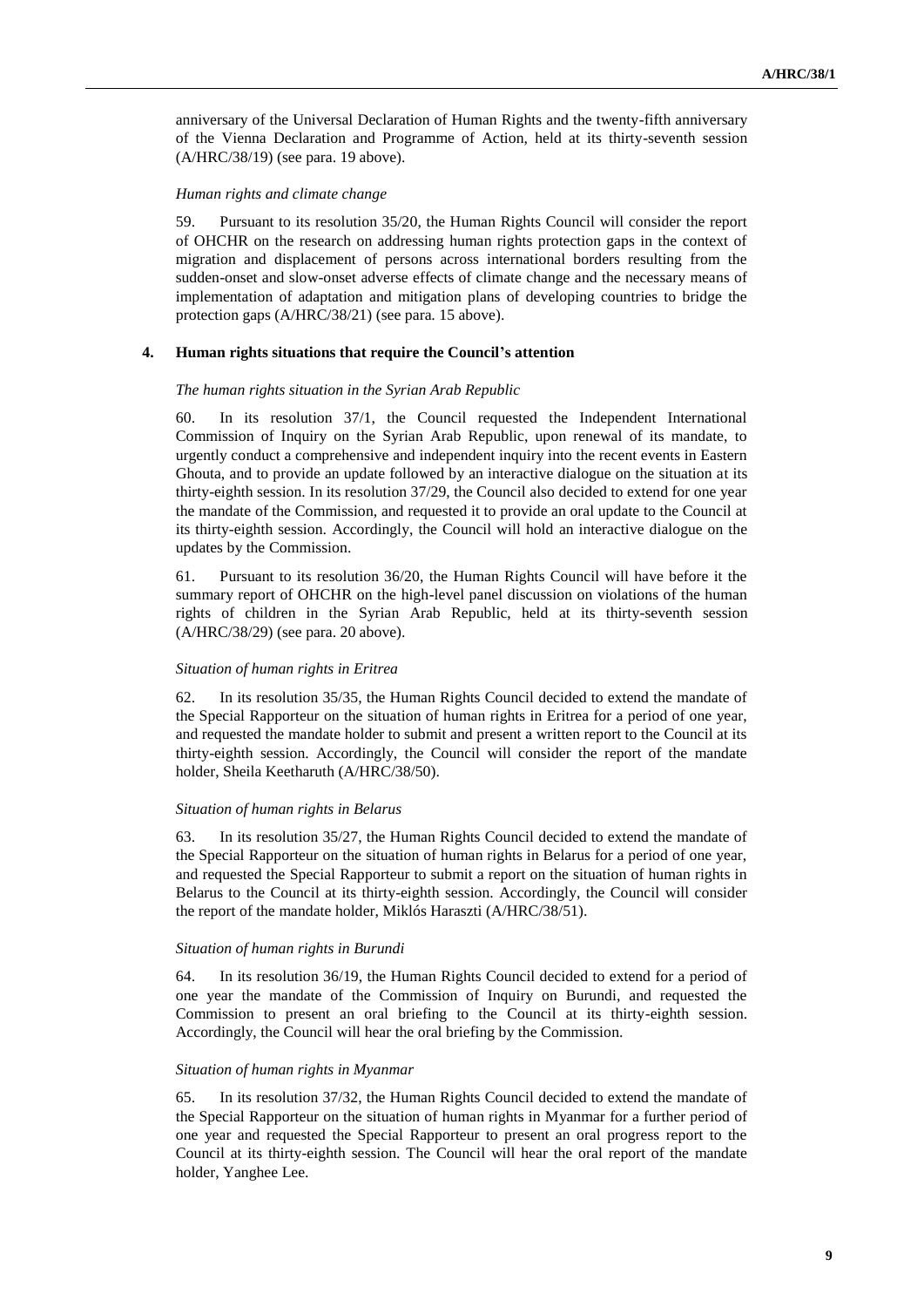## **5. Human rights bodies and mechanisms**

#### *Forum on Business and Human Rights*

66. In its resolution 17/4, the Human Rights Council decided to establish a Forum on Business and Human Rights under the guidance of the Working Group on the issue of human rights and transnational corporations and other business enterprises to discuss trends and challenges in the implementation of the Guiding Principles on Business and Human Rights and to promote dialogue and cooperation on issues linked to business and human rights, including challenges faced in particular sectors, operational environments or in relation to specific rights or groups, as well as identifying good practices. In its resolution 35/7, the Council decided that the Working Group should guide the work of the Forum and prepare its annual meetings, and invited the Working Group to chair the Forum and to submit a report on the proceedings and thematic recommendations of the Forum to the Council for its consideration. The Council will have before it the report of the Working Group on the sixth session of the Forum, held from 27 to 29 November 2017 (A/HRC/38/49) (see para. 54 above).

## *Contribution of parliaments to the work of the Human Rights Council and its universal periodic review*

67. Pursuant to its resolution 35/29, the Human Rights Council will consider the study of OHCHR on how to promote and enhance synergies between parliaments and the work of the Council and its universal periodic review (A/HRC/38/25) (see para. 21 above).

68. Pursuant to the same resolution, the Council will hear the update by the High Commissioner on the parliamentary capacity-building and awareness-raising activities carried out by OHCHR in cooperation and coordination with the Inter-Parliamentary Union, and on related activities with regard to the work of the Council and its universal periodic review (see para. 22 above).

## *Special procedures*

69. The Human Rights Council will have before it the communications report of special procedures (A/HRC/38/54).

#### **6. Universal periodic review**

70. In its resolution 5/1, the Human Rights Council established the universal periodic review mechanism as contained in section I of the annex to that resolution. The Working Group on the Universal Periodic Review held its twenty-ninth session from 15 to 26 January 2018. At its thirty-eighth session, the Council will consider and adopt the final outcomes of the review of France (A/HRC/38/4), Tonga (A/HRC/38/5), Romania (A/HRC/38/6), Mali (A/HRC/38/7), Botswana (A/HRC/38/8), the Bahamas (A/HRC/38/9), Burundi (A/HRC/38/10), Luxembourg (A/HRC/38/11), Barbados (A/HRC/38/12), Montenegro (A/HRC/38/13), the United Arab Emirates (A/HRC/38/14), Israel (A/HRC/38/15), Liechtenstein (A/HRC/38/16) and Serbia (A/HRC/38/17).

71. Pursuant to the Human Rights Council President's statement 9/2 on modalities and practices for the universal periodic review process, the outcomes of the review are adopted by the Council at its plenary session by a standardized decision. The outcomes comprise the report of the Working Group, the views of the State under review concerning the recommendations and/or conclusions, and the voluntary commitments made and replies presented by the State under review, before the adoption of the outcome by the plenary, to questions or issues that were not sufficiently addressed during the interactive dialogue in the Working Group.

## *Operations of the Voluntary Fund for Participation in the Universal Periodic Review and the Voluntary Fund for Financial and Technical Assistance in the Implementation of the Universal Periodic Review*

72. In its decision 17/119, the Human Rights Council requested OHCHR to provide an annual written update to the Council on the operations of the Voluntary Fund for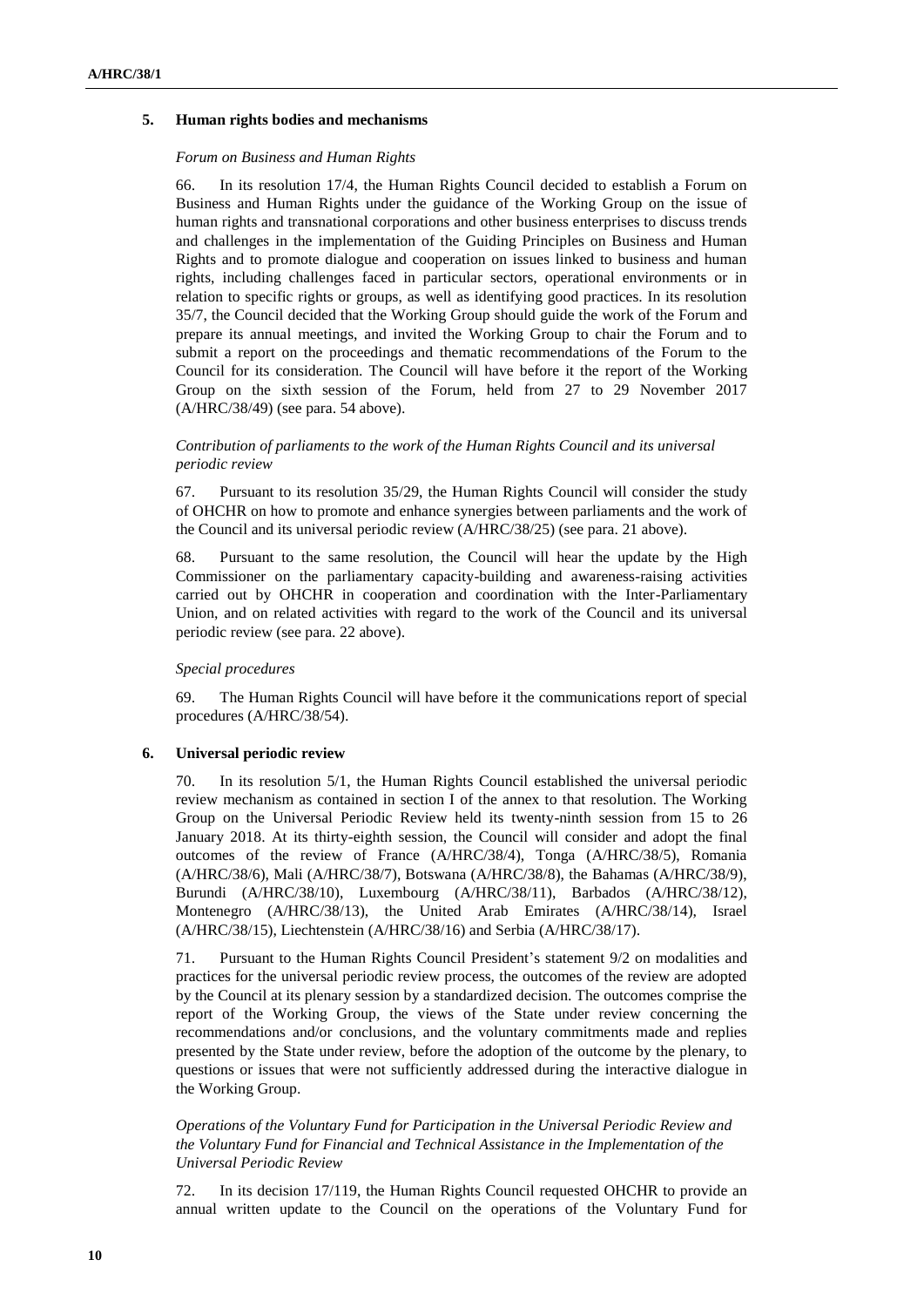Participation in the Universal Periodic Review and the Voluntary Fund for Financial and Technical Assistance in the Implementation of the Universal Periodic Review and the resources available thereto. Accordingly, the Council will have before it the reports of OHCHR (A/HRC/38/26 and 27) (see para. 23 above).

## **7. Human rights situation in Palestine and other occupied Arab territories**

73. No reports are to be submitted under agenda item 7 at the thirty-eighth session.

## **8. Follow-up to and implementation of the Vienna Declaration and Programme of Action**

74. No reports are to be submitted under agenda item 8 at the thirty-eighth session.

## **9. Racism, racial discrimination, xenophobia and related forms of intolerance, follow-up to and implementation of the Durban Declaration and Programme of Action**

## *Racism, racial discrimination, xenophobia and related intolerance*

75. In its resolution 34/35, the Human Rights Council decided to renew the mandate of the Special Rapporteur on contemporary forms of racism, racial discrimination, xenophobia and related intolerance for a further period of three years, and requested the Special Rapporteur to submit an annual report to the Council on all activities relating to the mandate. Accordingly, the Council will consider the report of the new mandate holder, E. Tendayi Achiume (A/HRC/38/52).

## *Combating glorification of Nazism, neo-Nazism and other practices that contribute to fuelling contemporary forms of racism, racial discrimination, xenophobia and related intolerance*

76. In its resolution 72/156, the General Assembly requested the Special Rapporteur on contemporary forms of racism, racial discrimination, xenophobia and related intolerance to prepare, for submission to the Human Rights Council at its thirty-eighth session, a report on the implementation of that resolution. Accordingly, the Council will consider the report of the Special Rapporteur (A/HRC/38/53).

## **10. Technical assistance and capacity-building**

## *Enhancement of technical cooperation and capacity-building in the field of human rights*

77. In its resolution 18/18, the Human Rights Council decided to hold an annual thematic discussion to promote the sharing of experiences and best practices and technical cooperation in the promotion and protection of human rights. Pursuant to its resolution 36/28, the Council will hold its annual thematic panel discussion at its thirty-eighth session on the theme "Human rights and the Sustainable Development Goals: enhancing human rights technical cooperation and capacity-building to contribute to the effective and inclusive implementation of the 2030 Agenda for Sustainable Development". Pursuant to the same resolution, the annual thematic discussion will be informed by the report of OHCHR on how United Nations human rights bodies and mechanisms, including the Council, the universal periodic review, the special procedures and the treaty bodies, and United Nations country teams and agencies can, through effective, coherent and coordinated technical assistance and capacity-building in the promotion and protection of human rights, support States in the realization of the 2030 Agenda (A/HRC/38/28) (see para. 26 above and annex).

## *Technical assistance to the Democratic Republic of the Congo and accountability concerning the events in the Kasai regions*

78. In its resolution 35/33, the Human Rights Council requested the High Commissioner to dispatch a team of international experts, including experts from the region, to collect and preserve information, to determine the facts and circumstances in accordance with international standards and practice, and while ensuring the protection of all persons who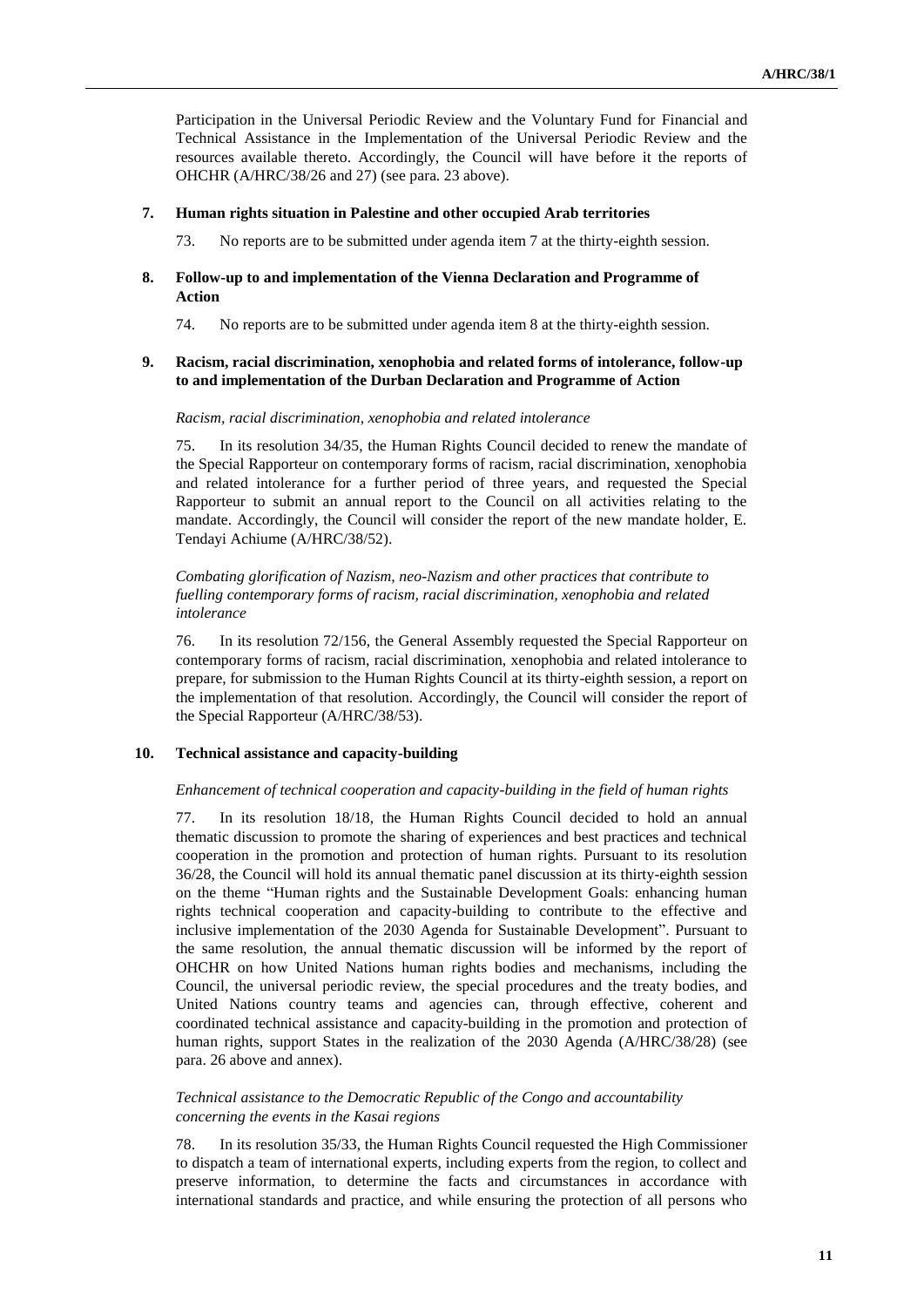will cooperate with the team, in cooperation with the Government of the Democratic Republic of the Congo, including by facilitating visits and access to the country, sites and persons, concerning alleged human rights violations and abuses, and violations of international humanitarian law in the Kasai regions, and to forward to the judicial authorities of the Democratic Republic of the Congo the conclusions of this investigation in order to establish the truth and to ensure that the perpetrators of deplorable crimes are all accountable to the judicial authorities of the Democratic Republic of the Congo. In the same resolution, the Council requested the High Commissioner to present a comprehensive report with the team's findings, and to invite the team to participate in an interactive dialogue at its thirty-eighth session. In its resolution 36/30, the Council requested OHCHR to give an oral update on the situation of human rights in the Democratic Republic of the Congo to the Council at its thirty-eighth session, in an enhanced interactive dialogue. Accordingly, the Council will hold an enhanced interactive dialogue on the report of the High Commissioner and the oral update by OHCHR (A/HRC/38/31) (see para. 27 above).

#### *Cooperation with and assistance to Ukraine in the field of human rights*

79. In its resolution 35/31, the Human Rights Council invited the High Commissioner to continue to present orally to the States members of the Council and observers the findings of each of the reports of OHCHR on the situation of human rights in Ukraine, as part of the interactive dialogues, until the forty-first session of the Council. Accordingly, the Council will hear the oral presentation by the High Commissioner (see para. 28 above).

## *Technical assistance and capacity-building in the field of human rights in the Central African Republic*

80. In its resolution 36/25, the Human Rights Council requested the Independent Expert on the situation of human rights in the Central African Republic to provide an oral update on her report on technical assistance and capacity-building in the field of human rights in the Central African Republic at its thirty-eighth session. Accordingly, the Council will hear the oral update by the Independent Expert, Marie-Thérèse Keita Bocoum.

## *Situation of human rights in Haiti*

81. In its President's statement 34/1, the Human Rights Council requested the Government of Haiti, with the assistance of OHCHR, the special procedures and the Interministerial Human Rights Committee, and in close consultation with civil society, the Office of the Ombudsman and other stakeholders, to prepare a plan of action to implement the recommendations made by human rights mechanisms, including those made in the context of the universal periodic review and by the Independent Expert, to establish a national reporting and follow-up mechanism on the fulfilment of targets and indicators related to technical assistance programmes, to establish a timetable for achieving the objectives set and to identify the resources required in order to implement this plan. In the same resolution, the Council requested the High Commissioner to submit a written report at its thirty-eighth session, in the context of an interactive dialogue. Accordingly, the Council will consider the report of the High Commissioner (A/HRC/38/30) (see para. 30 above).

#### *Cooperation with Georgia*

82. In its resolution 37/40, the Human Rights Council requested the High Commissioner to continue to provide technical assistance through his office in Tbilisi, and to present to the Council an oral update on the follow-up to that resolution at its thirty-eighth session. Accordingly, the Council will hear the oral update by the High Commissioner (see para. 29 above).